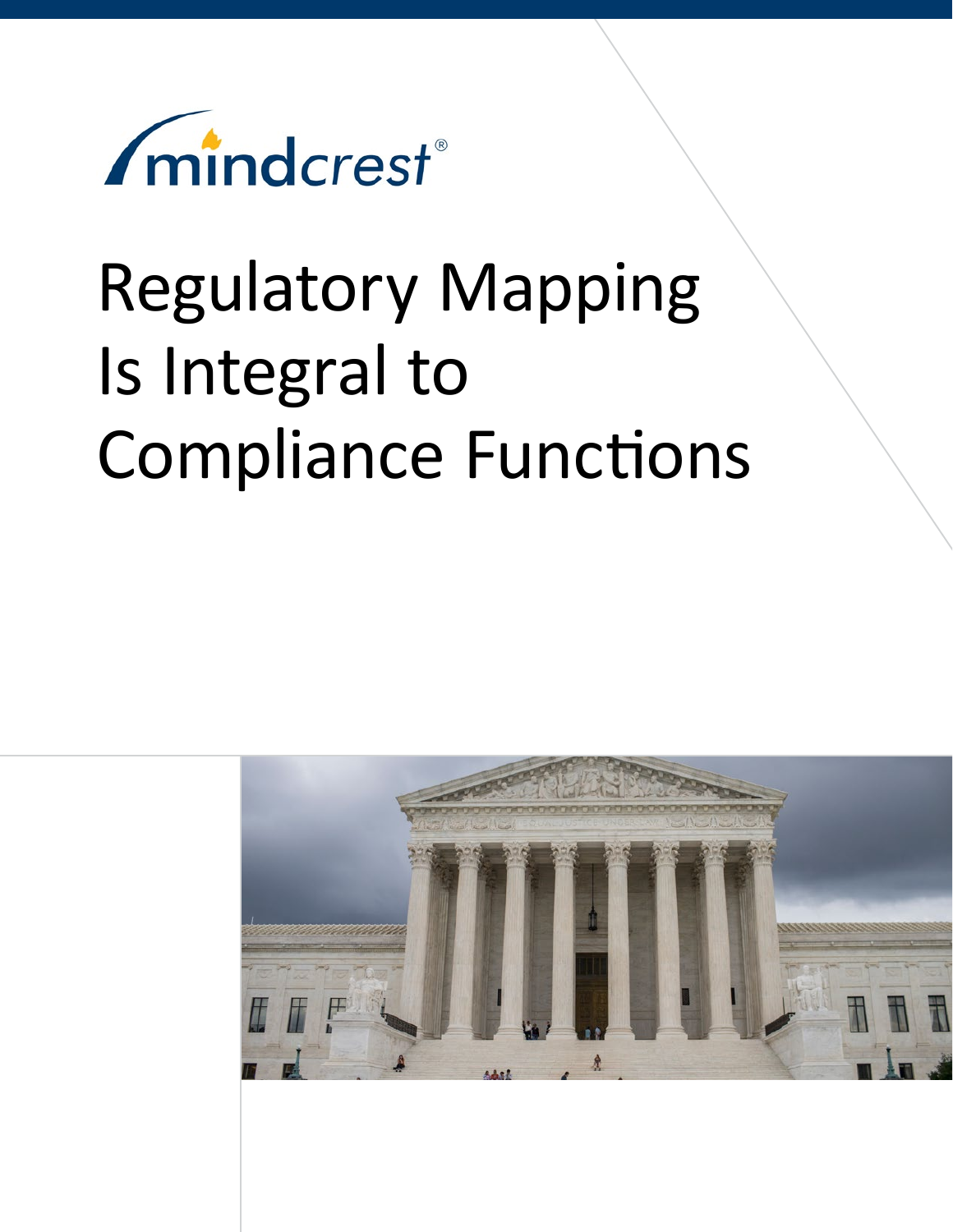## Regulatory Mapping Is Integral to Compliance Functions

Compliance, which is part of a corporation's enterprise risk management process, has grown significantly in the past 20 years, both as a legal subject and as a field of practice.1 Growth was spurred in large part by *In re Caremark,* which held that corporate boards had an obligation to ensure that the corporation had a system of internal reporting and compliance controls to monitor for illegal activities.2

In addition to the watershed *Caremark* opinion, federal regulatory concern for robust corporate compliance increased in the years before and after *Caremark* in disparate regulatory fields, including antitrust, financial services, health care, and defense contracting. An example of that interest is found in the U.S. Sentencing Commission's Organizational Sentencing Guidelines, which made the presence and quality of a compliance program a factor for consideration when imposing federal penalties for criminal wrongdoing. Likewise, the Sarbanes-Oxley Act mandated new requirements to address the risk of financial misreporting.3

Many businesses operate in environments where regulatory changes occur frequently. Despite the burden created by the volume and frequency of changes, businesses are not at liberty to ignore changes in legal requirements and will be presumed to have knowledge of relevant requirements.<sup>4</sup> Failure to stay abreast of changes can lead to negative business consequences such as enforcement actions by regulators and private lawsuits.

"Under the *Caremark* decision, boards should insist on active compliance," said professor Charles M. Elson, director of the John L. Weinberg Center for Corporate Governance at the University of Delaware. "Vibrant compliance operations start with the culture at the top and commit to keeping abreast of changes that affect corporate operations."

#### Regulatory Requirements Come from Varied Sources

Sources of regulatory change include international, national, state, and local legislative action (enacted laws), court decisions, and executive actions (regulations, guidelines, and enforcement), and can arise quickly.<sup>5</sup> For instance, the omnibus spending bill signed by President Donald Trump in March 2018 included the Clarifying Lawful Overseas Use of Data Act,<sup>6</sup> which effectively mooted<sup>7</sup> United States v. Microsoft Corp.<sup>8</sup>

3 Ibid, p. 2

4 Carole Switzer, "Reckless Regulatory Change Management," *Compliance Week,* January 2014, p. 42, https://www.complianceweek.com/news/news-article/reckless-regulatory-change-management#.Wwbe0\_ZFzIV

- 5 Alexandra Megaris, "The Keys to Managing Regulatory Change," insideARM, Dec. 20, 2017, https://www.insidearm.com/ news/00043553-keys-managing-regulatory-change/
- 6 Katitza Rodriguez, "The U.S. Cloud Act and the EU: A Privacy Protection Race to the Bottom," Electronic Frontier Foundation, April 9, 2018, https://www.eff.org/deeplinks/2018/04/us-cloud-act-and-eu-privacy-protection-race-bottom
- 7 Lauren C. Williams, "How will the CLOUD Act Work?", FCW, April 5, 2018, https://fcw.com/articles/2018/04/05/cloud-act-in-practice.aspx

8 United States v. Microsoft Corp., 584 U.S. \_\_\_ (April 17, 2018) (per curium) (vacating and remanding case)



**Failure to stay abreast of changes can lead to negative business consequences.**



<sup>1</sup> Donald C. Langevoort, "*Caremark* and Compliance: a Twenty Year Lookback," Georgetown University Law Center, *Temple Law Review,* 2018, p. 1, https://papers.ssrn.com/sol3/papers.cfm?abstract\_id=3135950

<sup>2</sup> Ibid, pp. 1−2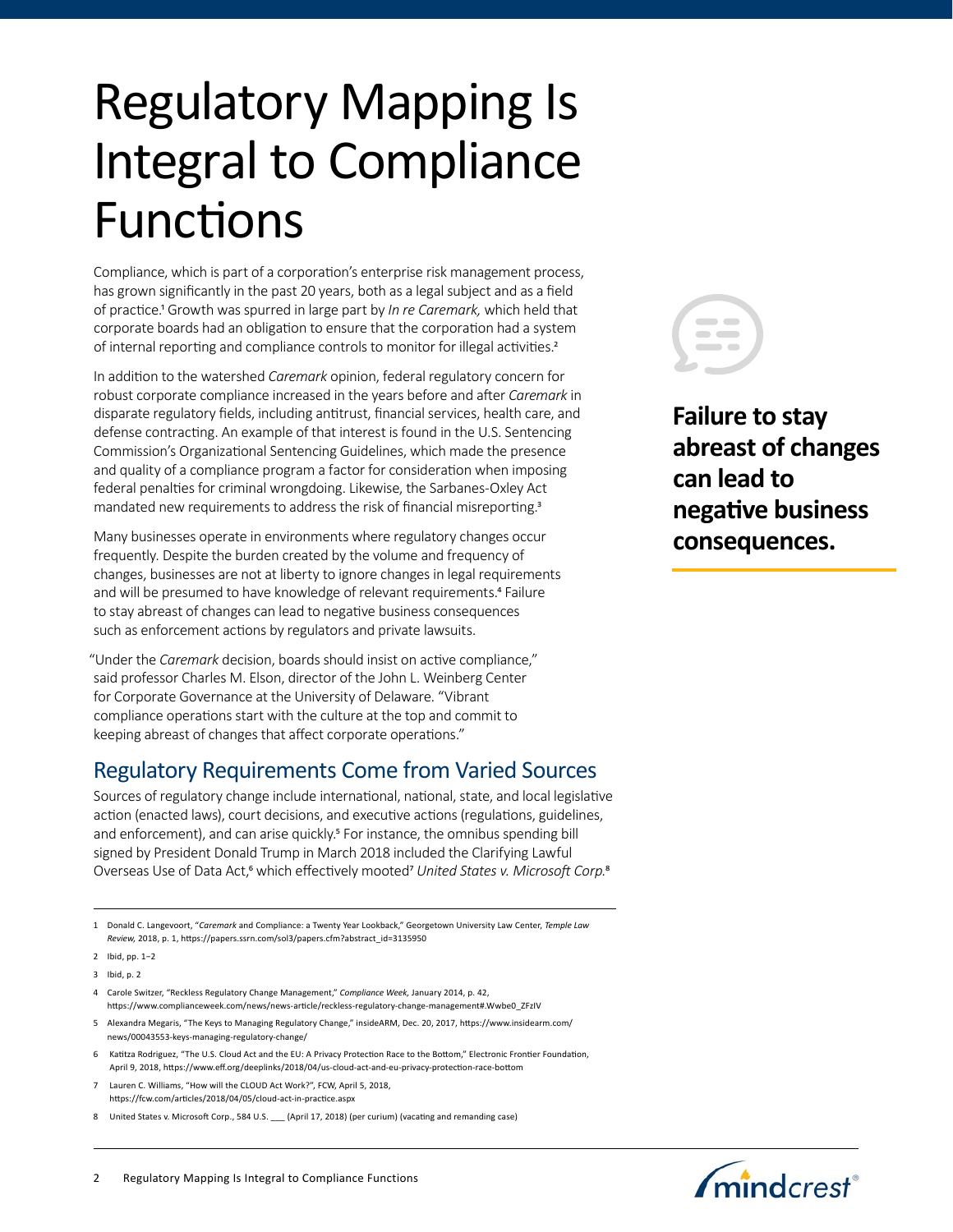**Sources of regulatory change include legislative action, court decisions, and executive actions, and can arise quickly.**



**It is not sufficient to rely on English language summaries of international requirements.**

The CLOUD Act lays out parameters for responding to federal warrants, and the Department of Justice served a warrant for the information on Microsoft less than two weeks after passage of the Act—even though questions remain about the effects of the legislation.<sup>9</sup>

In addition to federal legislation, companies are potentially subject to the laws and regulations of 50 U.S. states, multiple federal territories, and Native American tribes, as well as more than 35,000 municipal governments and more than 3,000 county governments, all of which have legislative and executive functions. Many of these jurisdictions also have judicial and quasi-judicial functions.

Judicial decisions also bring about regulatory changes. The U.S. has a multitude of judicial sources of change. In addition to the courts in the 50 states, there are 94 federal trial courts, 13 federal courts of appeal—which in the year ending in March 2017 handled almost 6,500 federal agency appeals<sup>10</sup>—and the U.S. Supreme Court. Each of these courts issues rulings related to labor and employment, the environment, privacy, and the like, which affect companies nationally and internationally.

Last, executive agencies at the federal, state, and local levels are responsible for issuing rules, regulations, and guidelines related to legislation and judicial opinions, and for civil and criminal enforcement actions.

The level of activity in the U.S. alone can be daunting. In addition to U.S. regulatory entities, many companies must also stay current with changes instituted by international governments, courts, and bodies.

Because regulatory change comes from the many different sources described above, companies must regularly monitor multiple venues of possible change. The stakes for staying informed are high, and attempting to follow frequently changing regulatory requirements can seem overwhelming.

#### International Regulatory Field Presents Challenges

Carole Switzer, president and co-founder of the non-profit OCEG (the Open Compliance and Ethics Group) noted the high level of challenge presented by the varied sources of regulatory change, particularly at the international level.

"One big challenge is native language," she said. "We can see English proposed or final regulations, but what about those from Japan or Saudi Arabia or other countries which operate in their own language? It is not sufficient in most cases to only read a brief English summary, or even a supposed English translation, which is often incorrect."

Switzer highlighted the challenge presented when attempting to map the meaning and coverage of regulations that overlap or are from different countries, as well as those presented by varying levels of specificity in laws. "Some countries' laws themselves have significant detail, while in other countries the regulations, or even policy documents, are where the real requirements are found," she said.

#### Building an Effective Regulatory Mapping Process

Regulatory mapping, or regulatory change management, is part of a business's compliance program and is the mechanism for being aware of regulatory changes. Businesses use regulatory mapping to identify the laws, regulations, and requirements specific to them and their industry, products, and geographic area.

<sup>9</sup> Elizabeth Harding, Romaine Marshall, Craig Stewart, "The CLOUD Act: Where It Sheds Light and Where Shadows Remain," JDSUPRA, May 15, 2018, https://www.jdsupra.com/legalnews/thecloud-act-where-it-sheds-light-and-95969/

<sup>10</sup> "U.S. Courts of Appeal—Judicial Business 2017," Administrative Office of the U.S. Courts, http://www.uscourts.gov/statistics-reports/us-courts-appeals-judicial-business-2017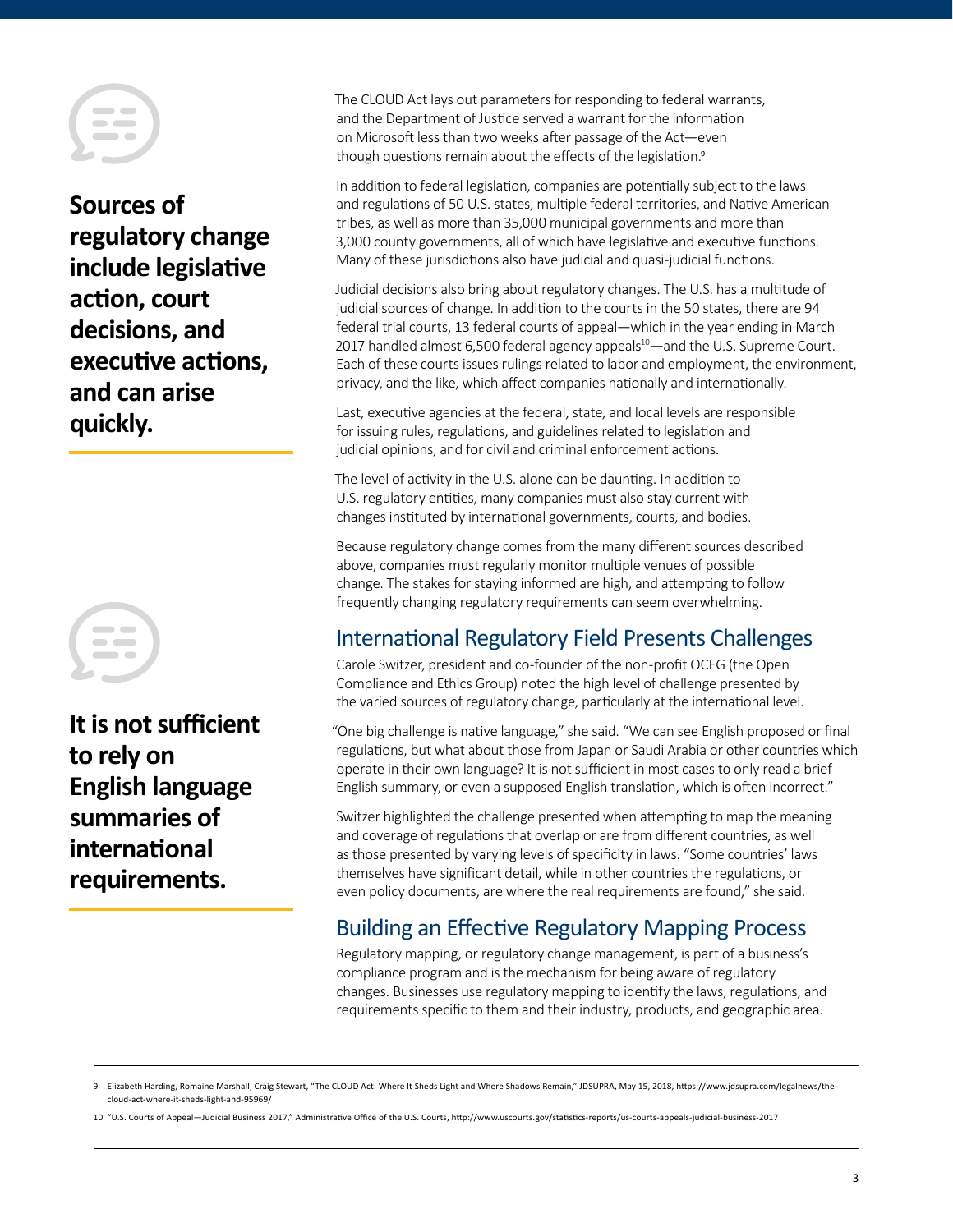However, regulatory mapping can only protect a business or provide actionable information if it is designed and implemented well. Effective regulatory mapping systems are not static and must be able to identify changes that affect, or may affect, an organization's compliance obligations, and do so in a way that provides decisionmakers with relevant information for making informed choices. This can be done in a variety of ways, such as assigning in-house staff, usually in the general counsel's office, with monitoring and analysis tasks, hiring outside law firms, or hiring specialized third parties with subject matter and technical expertise in monitoring regulatory change.

The regulatory mapping process should be able to analyze changes to determine their applicability and scope. In the best circumstances, the process could be capable of analyzing changes and include a forwardlooking function that makes predictions about future changes.

Effective mapping also requires implementing processes to satisfy obligations once changes are identified and understood. Implementation should include not only what change must be undertaken, but also who will make the change and how, and the deadline for accomplishing the change.

In addition, regulatory changes, as well as actions undertaken in response, should be documented by updating policies, procedures, and other affected areas. Consideration should be given to documenting the reasons for the changes with regulatory analysis supporting why certain steps were taken.<sup>11</sup> Conducting an audit or internal review a few months after implementing the change can help identify any needed improvements.<sup>12</sup>

11 Alexandra Megaris, "The Keys to Managing Regulatory Change," insideARM, Dec. 20, 2017, https://www.insidearm.com/news/00043553-keys-managing-regulatory-change/

12 Allison Burns, "Managing Change Effectively—Consumer Affairs Update," Federal Reserve Bank of Minneapolis, March 14, 2016, https://www.minneapolisfed.org/publications/banking-in-the-ninth/managing-change-effectively



**Effective regulatory mapping includes what change will be made, who will make it, when, and why.**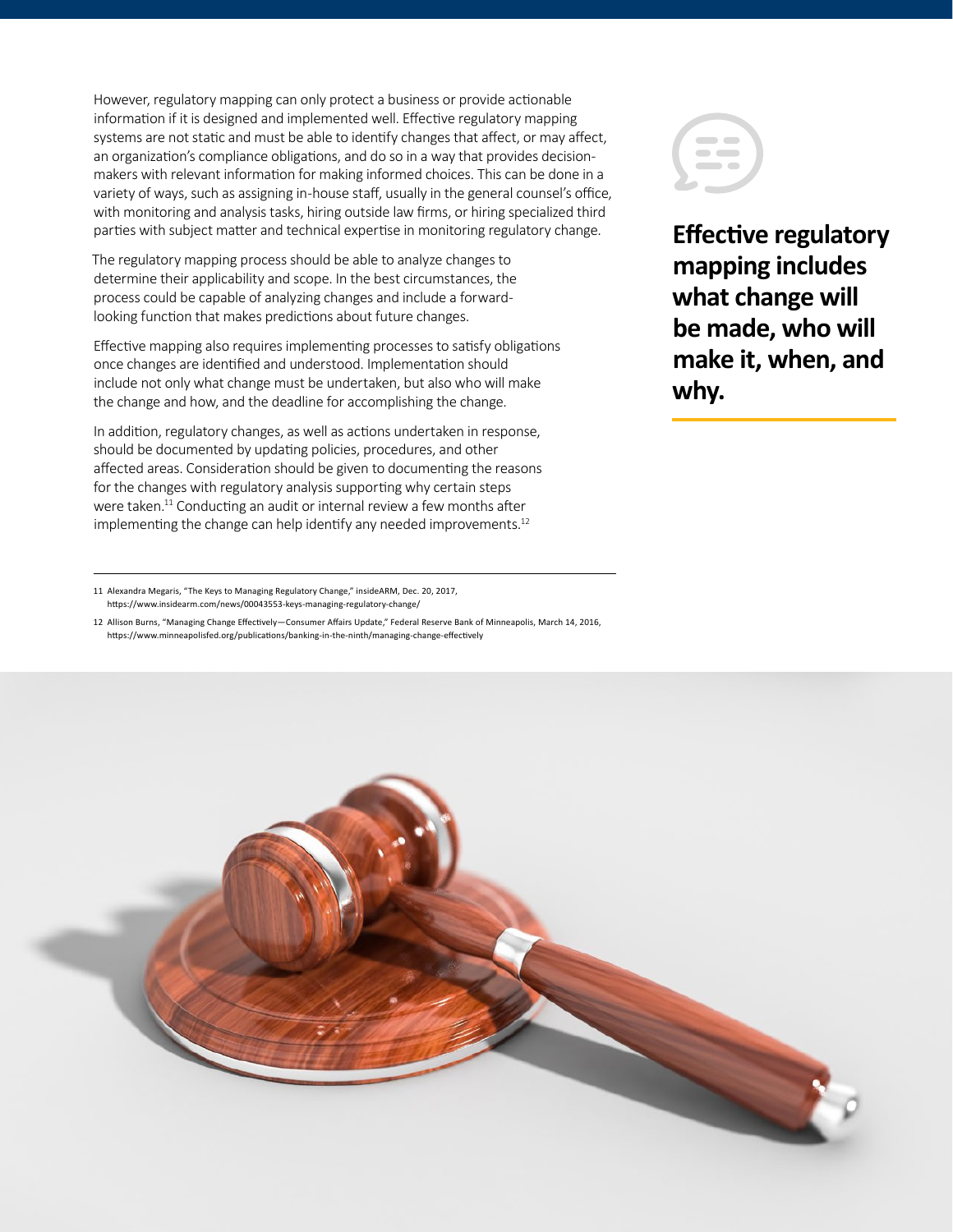| <b>Change Management Process Elements</b>                |                                                                                                                                                                                                                            |  |  |  |  |  |  |  |  |  |  |
|----------------------------------------------------------|----------------------------------------------------------------------------------------------------------------------------------------------------------------------------------------------------------------------------|--|--|--|--|--|--|--|--|--|--|
| <b>Identify Changes</b>                                  | Identify regulatory changes and business process<br>٠<br>changes through risk-monitoring practices                                                                                                                         |  |  |  |  |  |  |  |  |  |  |
| Create action items                                      | • Research the change<br>Evaluate the impact to the bank's policies and procedures,<br>٠<br>software, vendors, and internal controls<br>Update processes and procedures where needed<br>٠<br>Assign training to staff<br>٠ |  |  |  |  |  |  |  |  |  |  |
| Establish responsible parties                            | Assign responsibility for action items to staff members<br>٠<br>Appoint someone to monitor the entire change process<br>٠<br>from start to finish                                                                          |  |  |  |  |  |  |  |  |  |  |
| Track due dates                                          | Report progress to senior management and<br>the board of directors                                                                                                                                                         |  |  |  |  |  |  |  |  |  |  |
| Evaluate effectiveness of<br>changes post-implementation | Verify that implementation of changes was effective<br>using internal and external audits or more targeted reviews                                                                                                         |  |  |  |  |  |  |  |  |  |  |
| Establish a repeatable process                           | Use a similar process for future changes<br>٠                                                                                                                                                                              |  |  |  |  |  |  |  |  |  |  |

**Source:** Burns, "Managing Change Effectively," Federal Reserve Bank of Minneapolis

#### Historic Methods of Monitoring Change Fall Short

Not so long ago, businesses could meet their obligations by monitoring regulators' websites and reaching out to inhouse or outside lawyers if a new rule seemed complex.<sup>13</sup> This is no longer true. Today, the volume and frequency of changes requires significantly more effort. Meeting the challenges of tracking and addressing regulatory change often means that businesses should consider implementing regulatory mapping processes that combine subject matter expertise with technological capabilities.

"When I started my career as a lawyer in private practice in Washington, D.C., in the early 1980s, a large part of my job was keeping up with regulatory changes that affected our clients," Switzer said. "It could end up pretty hit or miss, and we normally weren't able to see upcoming changes until an actual regulatory proposal was published."

According to Switzer, the norm was to skim the daily Federal Register, read trade association bulletins, and stay in touch with key regulatory staffers. "As technology for information management began to come into play, we shifted to checking websites and keyword searching, but challenges still remained," she said.

"The great breakthrough today, in being able to more completely identify requirements in the first instance, is the advent of machine learning and artificial intelligence," Switzer said. Getting the "big data" view from thousands of sources is helpful but can also be problematic.

"You can end up drowning in data," she said. "So, it is essential to keep the human element for defining what is necessary to monitor, what is meaningful to read, and what is most likely to impact your achievement of objectives."

#### Methods of Building an Effective Program

"Key to an effective regulatory change management system is having a culture that insists on compliance by requiring corporate integrity. Adequate staffing, resources, and support to act are also required," said Elson of the University of Delaware. Should a situation involving government regulators arise, they will review, among other things, the extent to which resources were allocated to the compliance function when undertaking action. $14$ 

14 Department of Justice, "Evaluating Corporate Compliance Programs," p. 2, https://www.justice.gov/criminal-fraud/page/file/937501/download

<sup>13</sup> Joe Mont, "Smarter Approaches to Regulatory Change Management," *Compliance Week,* April 17, 2015,

https://www.complianceweek.com/news/news-article/smarter-approaches-to-regulatory-change-management#.WwbnzPZFzIV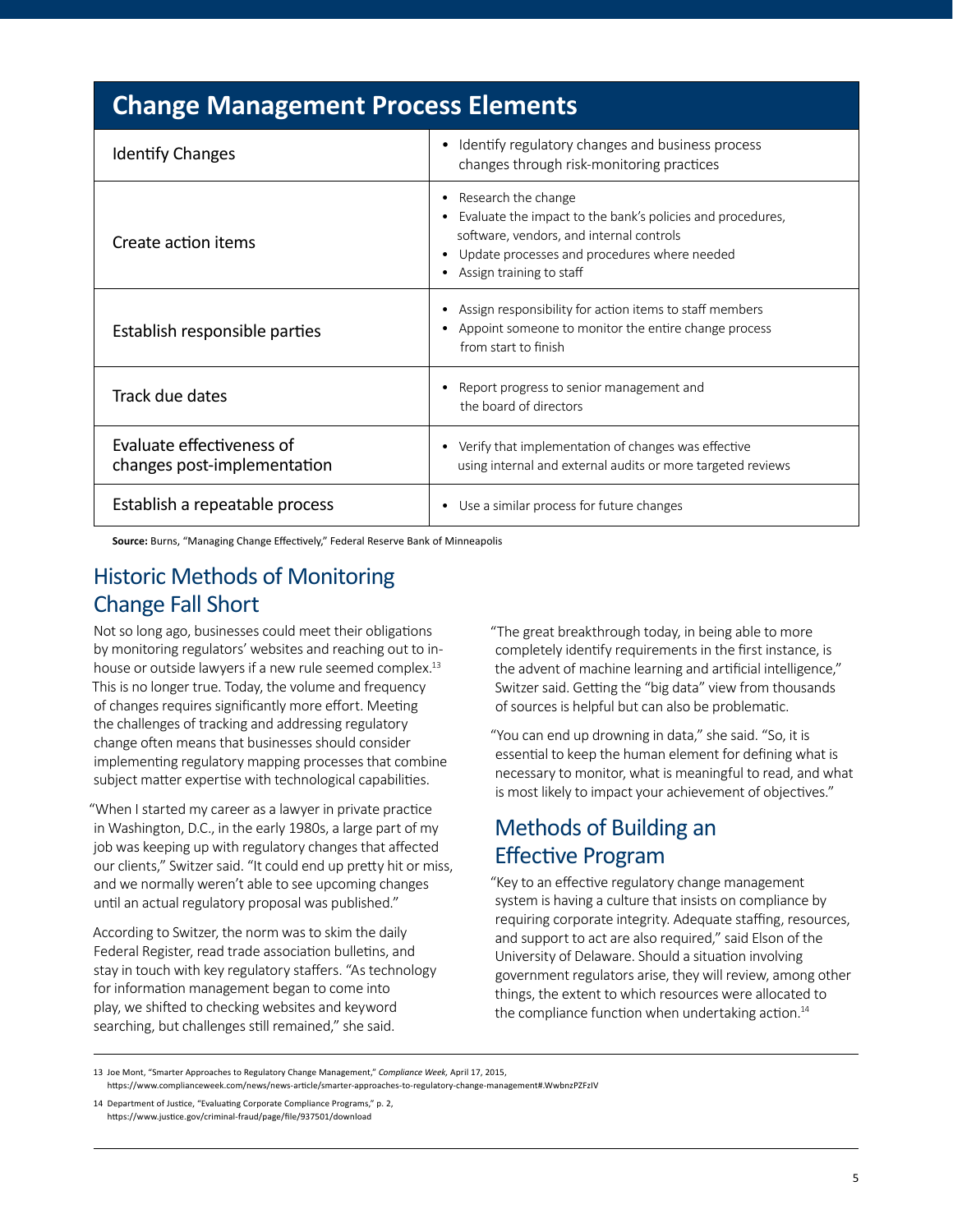#### *Conducting Regulatory Mapping In-House*

One method of creating a regulatory mapping process is to house the function within the corporation. If pursuing this route, "companies should have a separate and specific compliance function either within the organization's general counsel's office or within a separate organizational entity tasked with focusing on regulatory issues," Elson said.

Companies pursuing an in-house function may create a department or name an individual within the organization to build and update the necessary repository. An in-house function will require that the tasked department or staff maintain required expertise in the business functions of the company, as well as in the areas where requirements apply, and how and when they apply.

An in-house function requires the commitment of resources, in the form of staffing, time, and money, as well as other resources such as legislative subscription services, trade association memberships, and the like. It may also be wise to ensure that staff receive education in legal and government affairs, and be properly supported by technology investments, such as software that can accurately translate foreign regulations accurately.

#### *Outsourcing Regulatory Mapping to Lawyers*

An alternative to an in-house regulatory mapping function involves hiring an outside law firm to monitor and update relevant regulations. The decision to retain an outside law firm requires careful consideration of expense and expertise, both with respect to understanding the underlying business and tracking all applicable developments. It is imperative that an outside firm be well-versed in the corporation's business and processes to adequately understand which regulatory changes affect the business and how.

One concern that needs to be addressed is the extent to which the outside law firm has the resources to map regulations across geographic areas, especially for companies with international business interests in areas where English is not the spoken language. Another concern requiring evaluation is the extent to which the law firm uses technological solutions to minimize time spent by staff in analyzing regulations, thereby enabling cost savings.

#### *Leveraging Expertise with Third-Party Specialists*

Another possibility is hiring a third-party service that combines subject matter expertise in the business of the corporation with technological solutions and legal acumen to monitor, collect, incorporate, and disseminate requirements throughout the relevant areas of the business. Third-party services often take the time to understand the business of the company, as well as its processes, to identify areas of regulatory concern. Coupling business subject matter expertise with the latest innovations in artificial intelligence and other technologies to monitor numerous information sources allows third-party services to provide up-to-date notification of changes. In addition, combining subject matter expertise with technology allows for customized analysis tailored to the organization's needs.

Such services may even use technology solutions that not only enable delivery of changing information to the organization, but also allow the information to be mapped directly to the established policies, procedures, and controls for the client organization. In short, the right blend of expertise and technology ensures that changing information gets to the right people at the right time, enabling an organization to be accurate and nimble in meeting new challenges.<sup>15</sup>

#### **Conclusion**

New rules and regulations are promulgated almost daily, requiring companies to implement a robust regulatory mapping system to ward off fines and penalties, while also protecting a company's image and brand. "The law does not require perfection, but it does require a demonstration of an effective program if penalties are to be limited," Elson said.

Automation, technology, and expertise help transform the regulatory mapping and compliance functions from merely a cost center to a function that supports financially sound and efficient decision-making by capitalizing on business intelligence and supporting the commitment to appropriate compliance processes.



<sup>15</sup> Carole Switzer, "Reckless Regulatory Change Management"